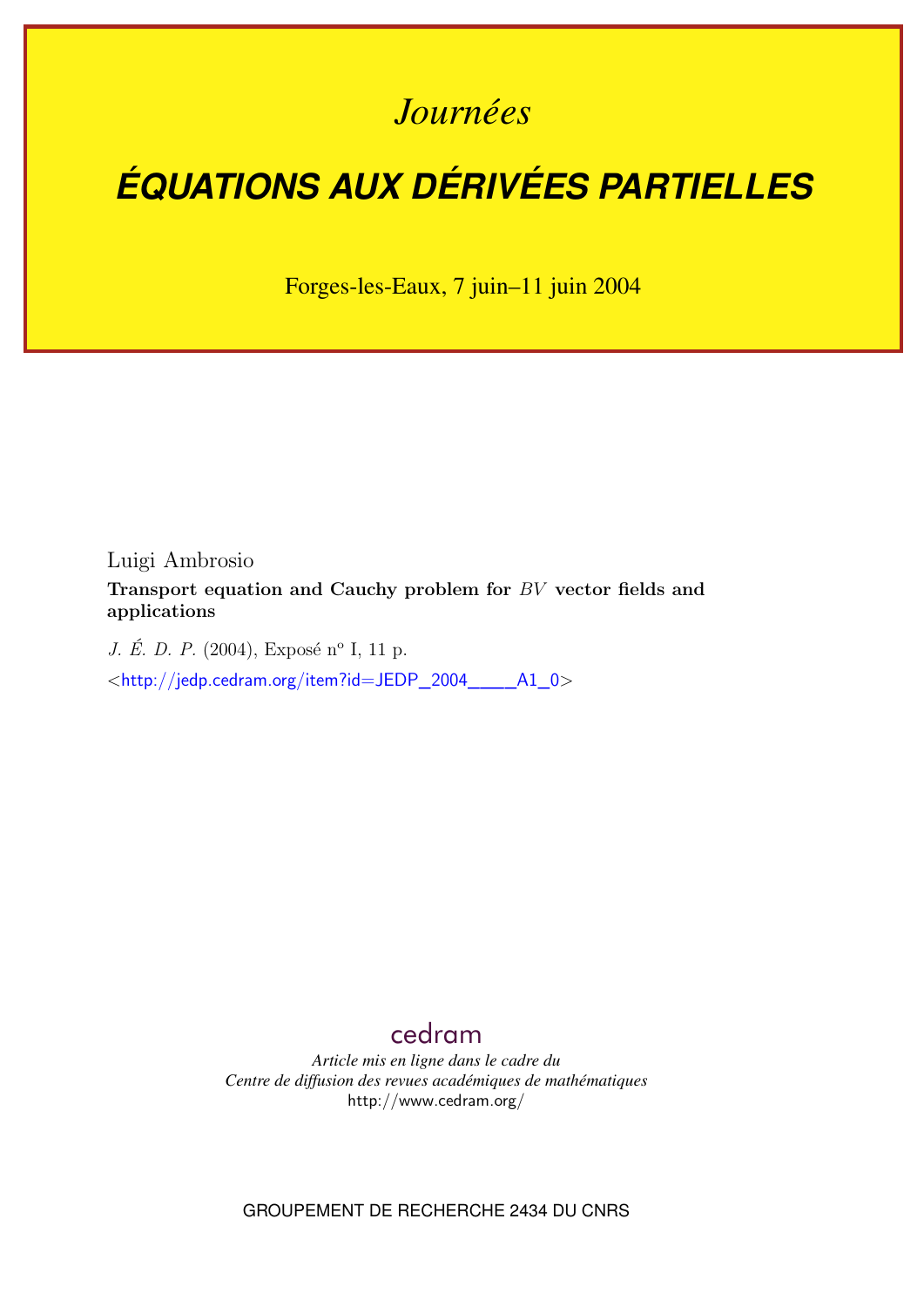Journées Équations aux dérivées partielles Forges-les-Eaux, 7 juin–11 juin 2004 GDR 2434 (CNRS)

# Transport equation and Cauchy problem for BV vector fields and applications

Luigi Ambrosio

# Introduction

In this talk I am going to describe the main results of [7], where the DiPerna–Lions theory is extended to the case of a BV dependence of the vector field with respect to the spatial variables. I will also illustrate some differences between my approach and the DiPerna–Lions one in the treatment of the uniqueness of the flow, and some applications obtained in [8], [9], [25] to PDE's. Finally, I will also mention some open problems and some work in progress.

## 1. Description and short history of the problem

## 1.1. The Lagrangian side

Given  $b(t, x) : [0, T] \times \mathbb{R}^d \to \mathbb{R}^d$ , we would like to find conditions ensuring the "generic uniqueness" of solutions of the ODE

$$
\begin{cases} \dot{\gamma}(t) = b(t, \gamma(t)) \\ \gamma(0) = x. \end{cases}
$$

Even though uniqueness is lacking, we would like to have a kind of selection principle relative to the approximation of b by smooth vector fields  $b_h$ :

$$
\exists \lim_{h \to \infty} \gamma_h(x, t) \qquad \text{in } C([0, T]; \mathbb{R}^d) \text{ for } \mathscr{L}^d \text{-a.e. } x,
$$

where  $\gamma_h(x, \cdot)$  are the solutions of the approximating Cauchy problems. We don't assume that  $b(t, \cdot)$  is Lipschitz but, to prevent blow-up in finite time, we assume from now on that  $|b|$  is globally bounded (more general conditions are considered in  $[28]$ ,  $[11]$ ). In order to simplify even more, we assume that b is autonomous, i.e.  $b = b(x)$ .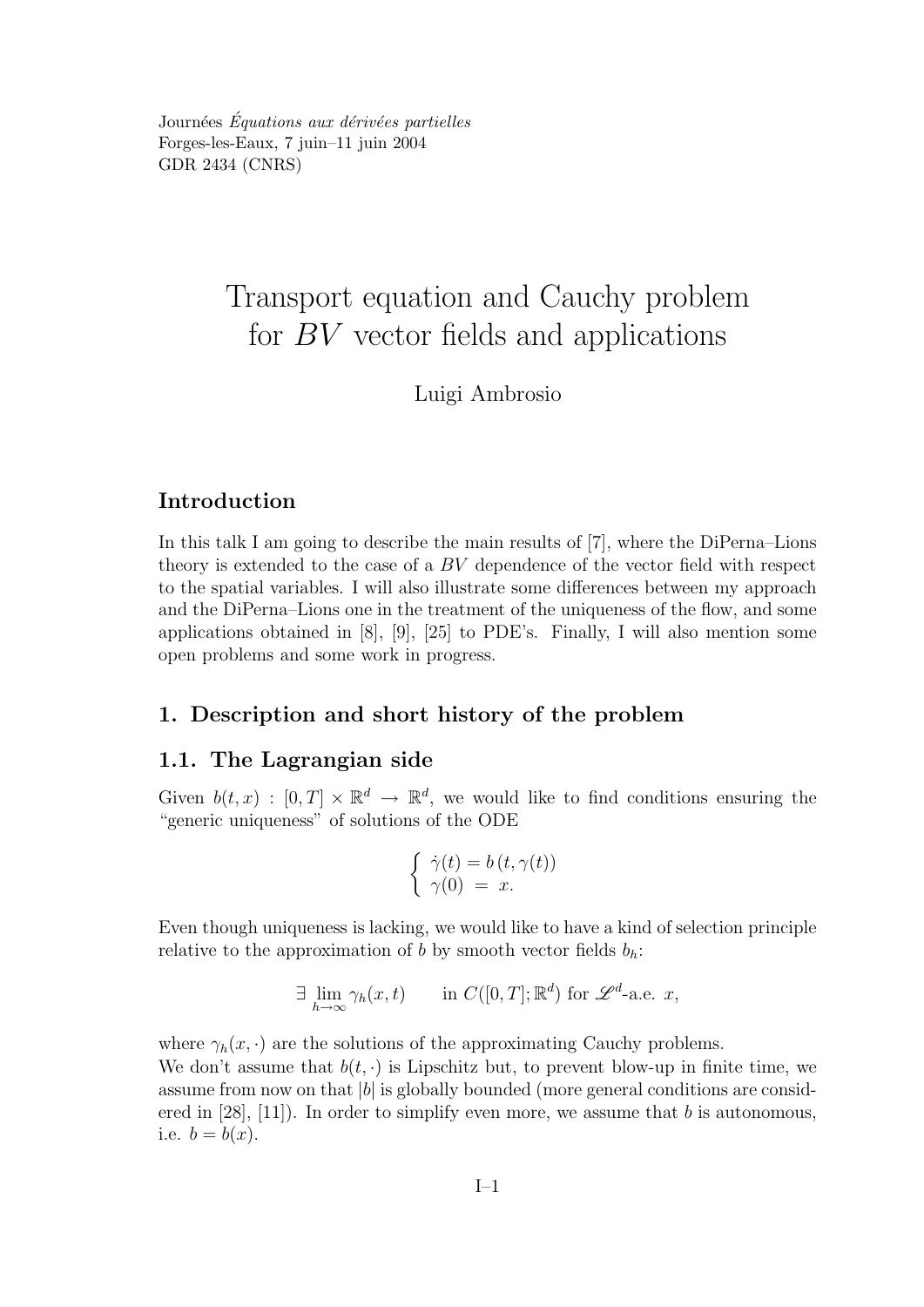#### 1.2. The Eulerian side

We consider the Cauchy problem for the transport equation in conservative form:

$$
\frac{d}{dt}\mu_t + D_x \cdot (b\mu_t) = 0, \qquad \mu_0 = \mathscr{L}^d \mathsf{L} A, \qquad t \in [0, T].
$$

Here  $\mu_t$  is a time-dependent family of positive measures. We want to study the well posedness of this problem and obtain a comparison principle for solutions. Particular classes of solutions (e.g.  $\mu_t = w_t \mathcal{L}^d$  with  $w_t$  locally uniformly bounded) can be considered.

#### 1.3. Essential bibliography

DiPerna–Lions '89. [28] Sobolev regularity for  $b(t, \cdot)$ . Cellina '95, Cellina–Vornicescu '98. [18], [19]  $\gamma'(t) \in A(\gamma(t))$ , with A maximal monotone. Lions '96. [35] Extension to the case when  $b(t, \cdot)$  is "piecewise  $W^{1,1}$ ".

Bouchut '02. [15] II order ODE's  $\gamma''(t) = b(t, \gamma(t))$  and equations of Vlasov type in the Hamiltonian space, with a BV dependence.

Colombini–Lerner '03. [22] Co-normal BV fields, with singularities.

A. '03. [7] The general case  $b(t, \cdot) \in BV$ .

A.–De Lellis '03, A.–Bouchut–De Lellis '03. [8], [9] Applications to Keyfitz–Kranzer system of PDE.

# 2. Renormalized solutions of the transport equation with  $BV$ vectorfields

#### 2.1. Sobolev case: the DiPerna–Lions result

Theorem 2.1 (Renormalization) Let  $B \in W^{1,1}_{loc}(\mathbb{R}^m;\mathbb{R}^m)$  and let  $w \in L^{\infty}_{loc}(\mathbb{R}^m)$ be satisfying the transport equation

$$
B \cdot \nabla w := D \cdot (Bw) - wD \cdot B = c\mathscr{L}^m.
$$

Then

$$
B \cdot \nabla(h(w)) = ch'(w) \mathscr{L}^m \qquad \forall h \in C^1(\mathbb{R}).
$$

Choosing  $m = d + 1$ ,  $B = (1, b)$  and  $c = ew$  we obtain that

$$
w_t + b \cdot \nabla_x w = ew \qquad \text{in } \mathbb{R}_t^+ \times \mathbb{R}_x^d
$$

implies

$$
h(w)_t + b \cdot \nabla_x(h(w)) = \operatorname{ewh}'(w) \qquad \text{in } \mathbb{R}_t^+ \times \mathbb{R}_x^d.
$$

Choosing  $h(t) = t^{\pm}$ , via Gronwall Lemma one obtains, under some natural boundary conditions at infinity and  $L^{\infty}$  bounds on e and  $D \cdot b$ , uniqueness and comparison results for the PDE.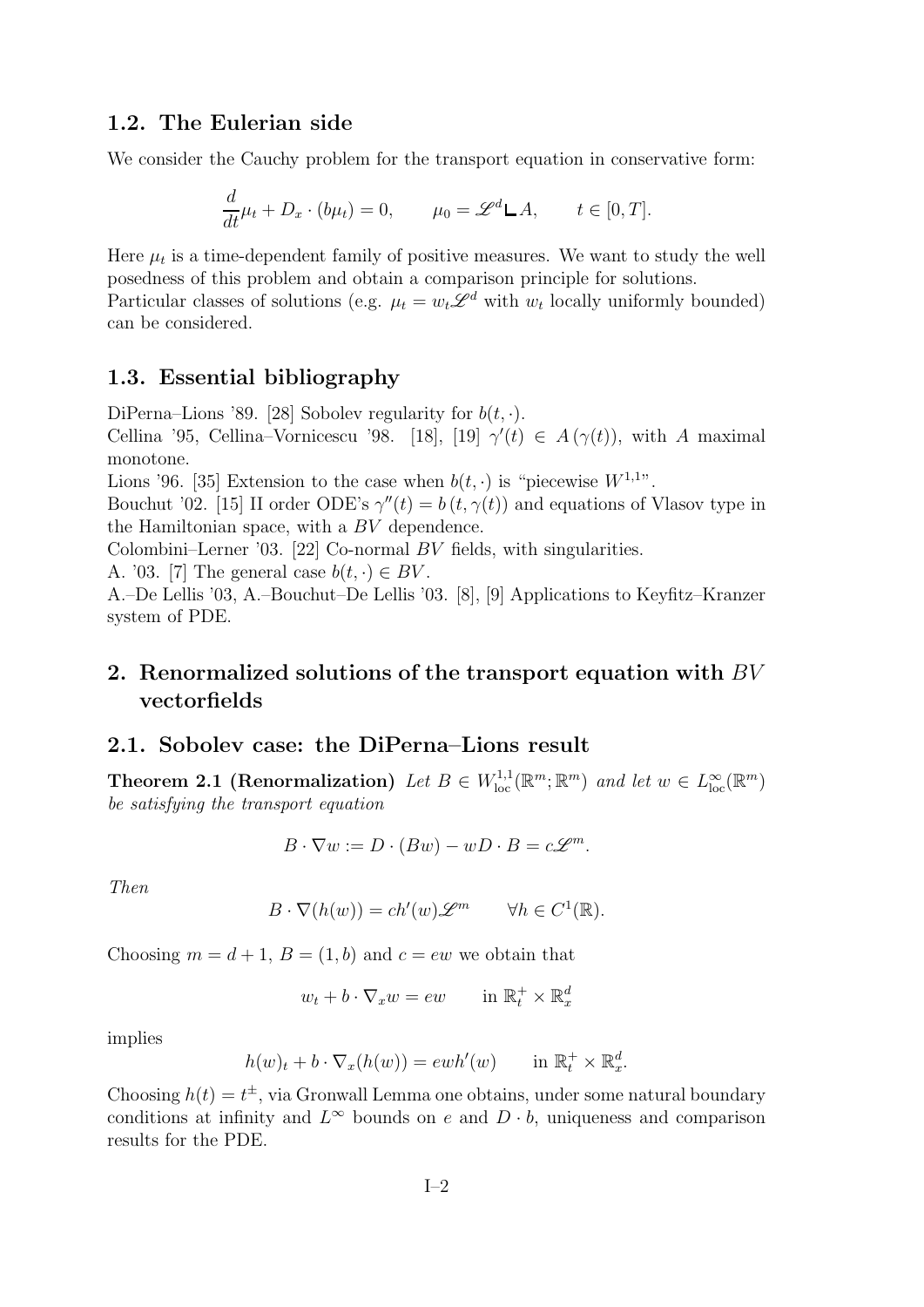Sketch of proof. Mollifying both sides we get

$$
(B\cdot\nabla w_t)*\rho_{\epsilon}=c*\rho_{\epsilon}\mathscr{L}^m
$$

and therefore

$$
B \cdot \nabla (w_t * \rho_\epsilon) = c * \rho_\epsilon \mathcal{L}^m + r_\epsilon
$$

with

$$
r_{\epsilon} := B \cdot \nabla (w_t * \rho_{\epsilon}) - (B \cdot \nabla w_t) * \rho_{\epsilon}.
$$

Multiplying both sides by  $h'(w_t * \rho_\epsilon)$  we get

$$
B \cdot \nabla h(w_t * \rho_\epsilon) = h'(w_t * \rho_\epsilon) [c * \rho_\epsilon \mathscr{L}^m + r_\epsilon]
$$

and therefore the renormalization property follows as  $\epsilon \downarrow 0$ , using the fact that  $r_{\epsilon} \to 0$  in the *strong* topology of  $L^1_{loc}$ .

Why  $r_{\epsilon} \rightarrow 0$  strongly? We have indeed

$$
r_{\epsilon}(t,x) = \int w_t(x - \epsilon y) \frac{B(x - \epsilon y) - B(x)}{\epsilon} \cdot \nabla \rho(y) dy - (w_t \operatorname{div} B) * \rho_{\epsilon}(x)
$$

and the strong convergence of difference quotients of Sobolev functions gives

$$
r_{\epsilon}(t,x) \sim -w_t(x) \int \sum_{i,j=1}^d \frac{\partial B^i}{\partial x_j}(x) y_j \frac{\partial \rho}{\partial y_i}(y) dy - w_t(x) \text{div } B(x) = 0
$$

since

$$
\int y_j \frac{\partial \rho}{\partial y_i}(y) dy = - \int \rho \frac{\partial y_i}{\partial y_j} dy = -\delta_{ij}.
$$

When  $B \notin W^{1,1}_{loc}$  the behaviour of  $r_{\epsilon}$  is very sensitive to the choice of  $\rho$ : for instance when  $\rho$  is *radial* we have (see [17])

$$
D_i B_j + D_j B_i \in L^1_{loc} \implies r_{\epsilon} \to 0 \text{ in } L^1_{loc}.
$$

In general, however,  $r_{\epsilon}$  do not converge strongly to 0 in  $L_{\text{loc}}^1$  when  $B \in BV_{\text{loc}}$ .

#### 2.2. The BV case

**Notation.** We split  $|DB|$  as  $|D^aB| + |D^sB|$ , with  $|D^aB| \ll \mathscr{L}^m$  and  $|D^sB| \perp \mathscr{L}^m$ , and we write  $D^sB = M[D^sB]$ .

Given a convolution kernel  $\rho$  and a  $d \times d$  matrix M, we define

$$
I(\rho) := \int |y| |\nabla \rho(y)| dy, \qquad I(M, \rho) := \int |\langle M(y), \nabla \rho(y) \rangle| dy.
$$

Since

$$
D \cdot B = \operatorname{trace}(M) |D^s B| + \sum_i D_i^a B_i
$$

we have that  $\text{trace}(M) = 0$  |D<sup>s</sup>B|-a.e. if and only if  $D \cdot B \ll \mathscr{L}^m$ .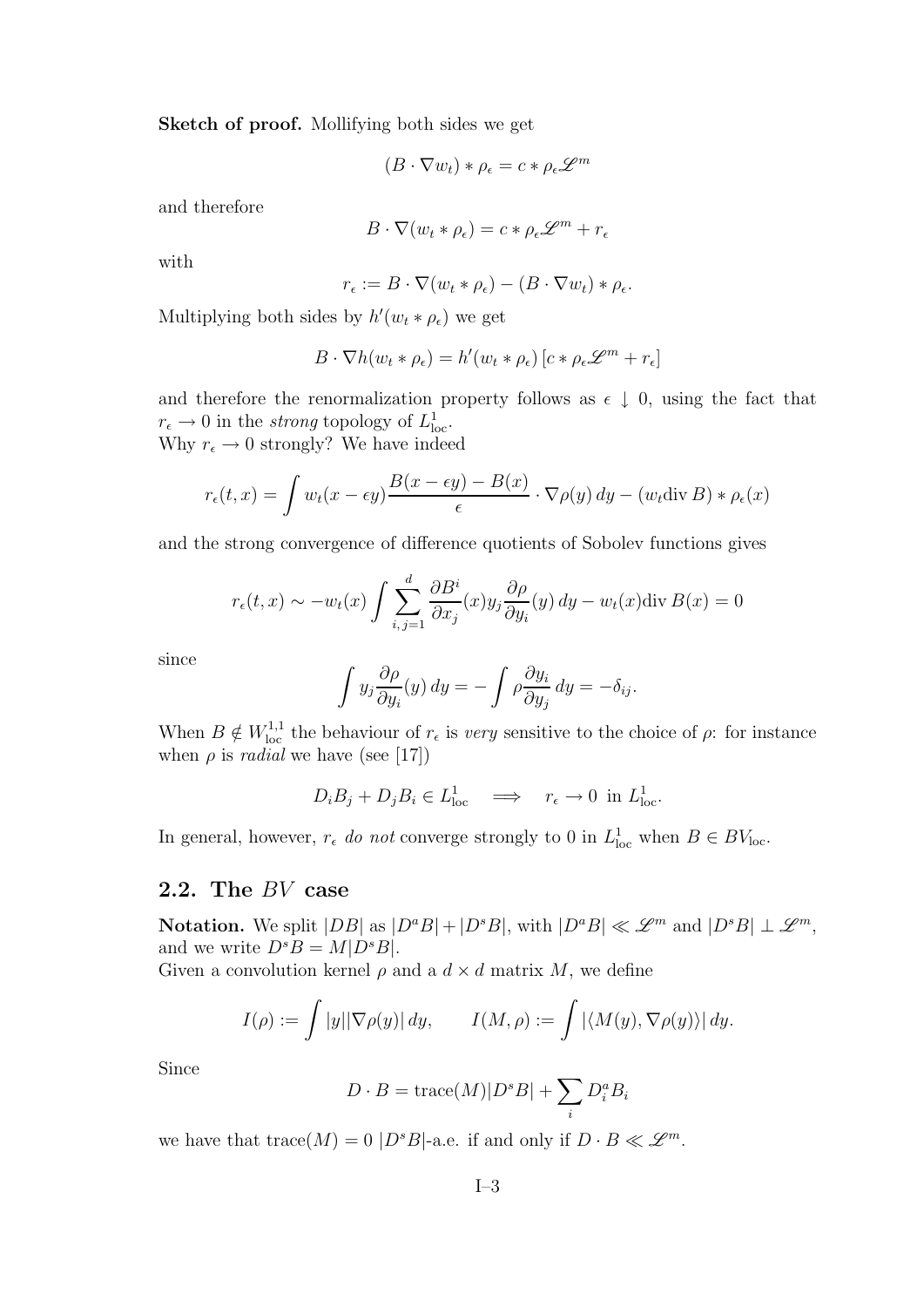Optimal commutator estimates. If  $K \subset \mathbb{R}^m$  is any compact set, then

$$
\limsup_{\epsilon \downarrow 0} \int_K |r_{\epsilon}| \, dx \le ||w||_{\infty} I(\rho)|D^s B|(K)
$$

and

$$
\limsup_{\epsilon \downarrow 0} \int_K |r_{\epsilon}| dx \le ||w||_{\infty} \int_K I(M(x), \rho) d|D^s B|(x) + ||w||_{\infty} (m + I(\rho)) |D^a B|(K).
$$

The proof of the first estimate, the more delicate one, requires a splitting of the difference quotient into a strongly converging part and a weakly converging one, the latter controlled by the singular part of derivative only.

Roughly speaking, the first estimate is useful in the regions K where  $|D^aB|$  is dominant (so that  $|D^sB|(K) \ll 1$ ), while the second estimate is useful in the regions K where  $|D^sB|$  is dominant (so that  $|D^aB|(K)<<1)$ .

**Theorem 2.2** Let  $B \in BV_{loc}(\mathbb{R}^m; \mathbb{R}^m)$  with  $D \cdot B \ll \mathscr{L}^m$  and let  $w \in L^{\infty}_{loc}(\mathbb{R}^m; \mathbb{R}^k)$ be satisfying

$$
B\cdot \nabla w_i=c_i\mathscr{L}^m,\qquad i=1,\ldots,k.
$$

Then

$$
B \cdot \nabla h(w) = \sum_{i=1}^{k} \frac{\partial h}{\partial z_i}(w) c_i \mathscr{L}^m \qquad \forall h \in C^1(\mathbb{R}^k).
$$

Sketch of proof. It is a refinement of the anisotropic smoothing argument devised by Bouchut [15] and improved by Colombini–Lerner [22]: repeating the same smoothing scheme of the Sobolev case, the first estimate gives that

$$
\sigma := B \cdot \nabla h(w) - \sum_{i=1}^{k} \frac{\partial h}{\partial z_i}(w) c_i \mathscr{L}^m
$$

is a measure absolutely continuous with respect to  $|D^sB|$ . But we can use the second estimate to obtain

$$
|\sigma| \le C(h, w)I(M, \rho)|D^sB| + C(h, w, \rho)|D^aB|,
$$

and therefore the two informations together give

$$
|\sigma|\leq C(h,w)I(M,\rho)|D^sB|.
$$

Now, notice that  $\sigma$  does not depend on  $\rho$ , therefore we can improve the estimate above just varying the convolution kernel:

$$
|\sigma| \le C(h, w) \inf_{\rho} I(M, \rho)|D^s B|.
$$

Recalling the definition of  $I$ , we are led to the *pointwise* minimization problem:

$$
\inf \left\{ \int_{\mathbb{R}^m} |\langle Mz, \nabla \rho(z) \rangle| dz : \rho \text{ convolution kernel} \right\}.
$$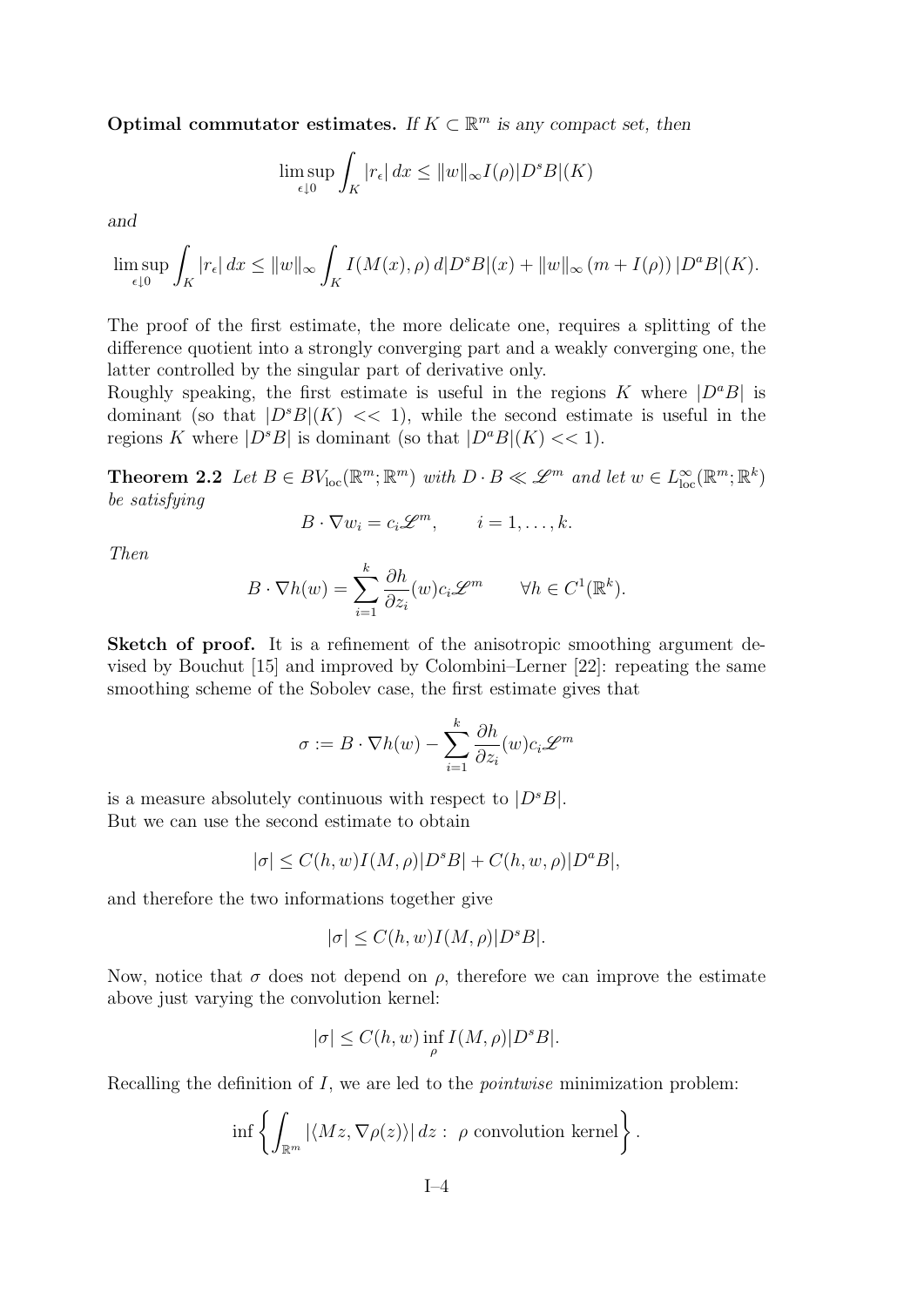One can show  $([4], \text{ see the proof in } [11])$  that the infimum above is the modulus of the trace of M, therefore  $\inf_{\rho} I(M(x), \rho) = 0$  for  $|D^sB|$ -a.e. x because  $D \cdot B \ll \mathscr{L}^m$ . If  $M = \eta \otimes \xi$  the "optimal" choice of mollifiers results in a smoothing in the  $\xi$ direction much faster than in the  $\eta$  direction, or in all other directions, i.e.

$$
\rho_{\epsilon}(x) = \rho_{\epsilon}^{1}(x - \langle x, \xi \rangle \xi) \rho_{\epsilon'}^{2}(\langle x, \xi \rangle) \quad \text{with} \quad \epsilon' = o(\epsilon).
$$

This is the procedure used in the previous papers on the subject.

The information that M has rank one, i.e. that M is representable as  $\eta \otimes \xi$ , is provided by Alberti's rank one theorem [2], but this information is not strictly necessary in the kernel optimization argument outlined before.

#### 3. Applications

#### 3.1. Uniqueness and stability of Lagrangian flows

**Definition.** A Lagrangian flow associated to b is a map  $\Gamma(t, x) : [0, T] \times \mathbb{R}^d \to \mathbb{R}^d$ such that:

•  $\Gamma(\cdot, x)$  is an integral solution of the ODE  $\gamma(t) = x + \int_0^t b(\gamma(\tau)) d\tau$  in  $[0, T]$ ;

• The image measures  $\lambda_t := \Gamma(t, \cdot)_{\#} \mathscr{L}^d$  satisfy  $\lambda_t \leq C \mathscr{L}^d$  for any  $t \in [0, T]$ .

The following theorem is proved in [7] for the case of bounded vector fields and in [11] for the general  $L^1 + L^{\infty}$  assumptions considered in the DiPerna–Lions paper [28].

**Theorem 3.1** Assume that  $b \in L^{\infty} \cap BV_{loc}$  and  $D \cdot b = \alpha \mathscr{L}^d$ , with  $\alpha^{-} \in L^{\infty}_{loc}$ . Then there exists a unique, up to sets whose projection on the second factor is  $\tilde{\mathscr{L}}^d$ negligible, Lagrangian flow Γ.

If  $b_h$  are smooth, equi-bounded and converge to b in  $L^1_{loc}$ , then

$$
\lim_{h \to \infty} \int_{B_R} \max_{[0,T]} |\Gamma^h(\cdot, x) - \Gamma(\cdot, x)| \, dx = 0 \qquad \forall R > 0,
$$

where  $\Gamma^h$  are the classical flows associated to  $b_h$ .

This definition of Lagrangian flow is slightly different from the DiPerna–Lions one, as it does not involve the semigroup property. It is however equivalent, and the semigroup property comes as a consequence.

**Strategy of the proof:** [1] Look at the behaviour of the measures  $\eta_h$  in  $B_R \times$  $C([0,T];\mathbb{R}^d)$  defined by

(1) 
$$
\int_{B_R \times C([0,T];\mathbb{R}^d)} \varphi(x,\gamma) d\eta_h := \int_{B_R} \varphi(x,\Gamma^h(x,\cdot)) dx.
$$

[2] Show that the family  $\eta_h$  is tight, i.e. for any  $\delta > 0$  there is a compact set K such that  $\eta_h(K) \geq 1 - \delta$  for any h. This comes from the apriori bound

$$
\int \left( \int_0^T \frac{|\dot{\gamma}|}{1+|\gamma|} dt \right) d\eta_h(x,\gamma) \leq C.
$$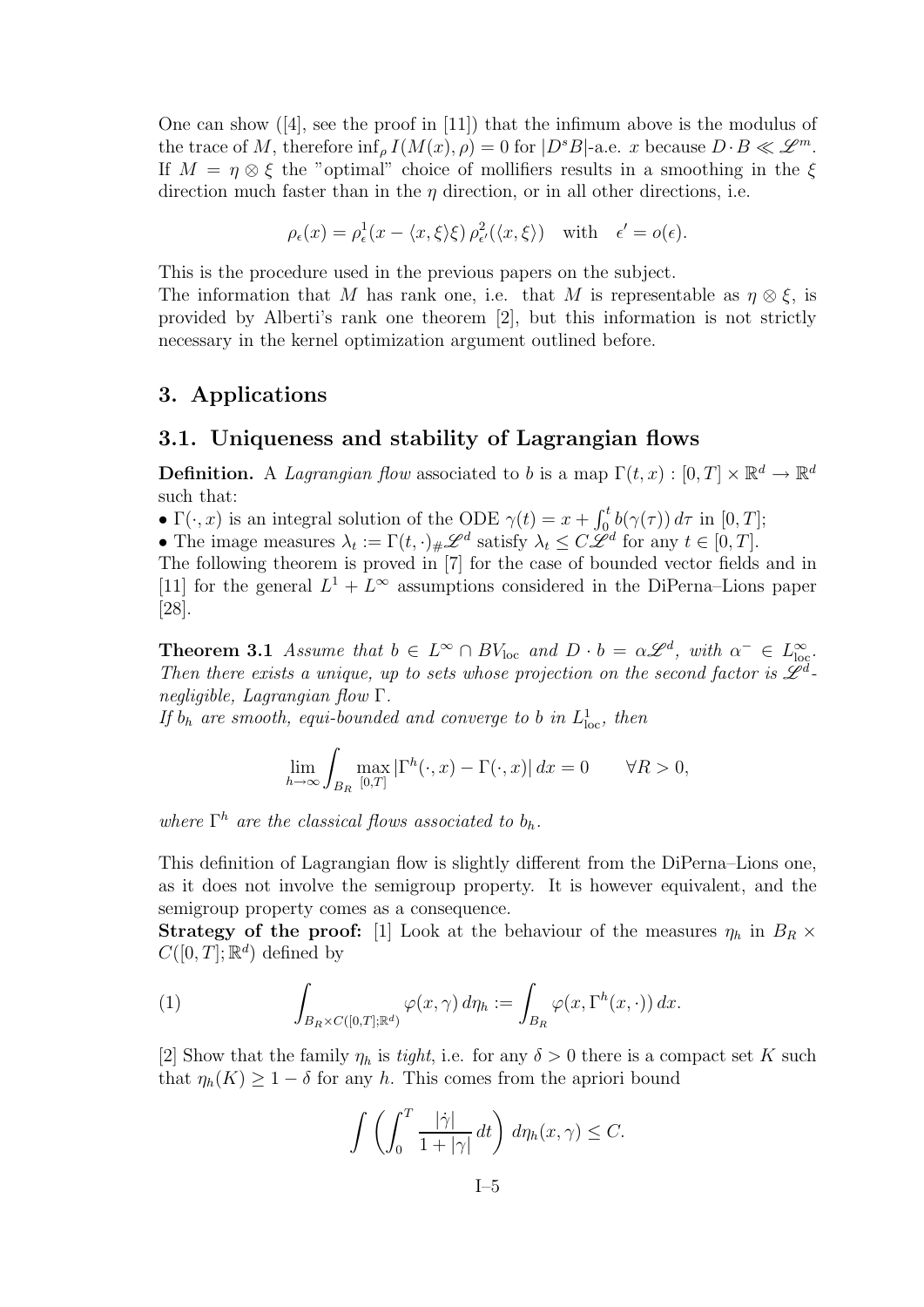[3] Show that any weak limit point  $\eta$  is concentrated on pairs  $(x, \gamma)$  solving the ODE. Then, using the comparison principle, show that  $\eta$  has still the same structure in (1) for some limit flow Γ. This immediately leads to the uniqueness of  $\Gamma$  and to the stability property.

This strategy involves the comparison principle only for positive and bounded distributional solutions of the PDE and it does not require the concept of renormalized solutions that are not distributional solutions.

Both methods work under the same growth and regularity conditions on b, but fail to give a quantitative order of convergence (in mean) of the trajectories, e.g. a polynomial order of convergence in  $||b_h - b||$ .

#### 3.2. Bressan's conjecture

In connection with the Keyfitz–Kranzer system of PDE, Bressan recently made this conjecture:

Let  $b_h(t, x)$  be smooth, equi-bounded and such that

$$
\int_0^T \int_{\mathbb{R}^d} |\nabla_{t,x} b_h| \, dx dt + \sup J_h + \sup \frac{1}{J_h} \le C < +\infty,
$$

where  $J_h$  are the Jacobians of the classical flows  $\Gamma^h$  induced by  $b_h$ . Then  $\Gamma^h$  is strongly relatively compact in  $L^1_{loc}([0,T] \times \mathbb{R}^d)$ .

By applying the theory of renormalized solutions to vector fields  $B$  of the form

$$
B = (\rho, \rho b), \quad D \cdot B = 0, \quad b \in BV_{\text{loc}}, \quad \rho + \frac{1}{\rho} \in L^{\infty}, \quad D_x \cdot b \ll \mathcal{L}^{d+1},
$$

in a joint work [9] with Bouchut and De Lellis we proved the conjecture under the additional assumption that some limit point b of  $b_h$  satisfies  $D_x \cdot b \ll \mathscr{L}^{d+1}$  (in this case the statement is true even with no bounds on  $\partial_t b_h$ ). The general case is still open.

## 3.3. The Keyfitz–Kranzer system of conservation laws

We consider the system of conservation laws

(\*) 
$$
u_t + \sum_{i=1}^d \frac{\partial}{\partial x_i} (f_i(|u|)u) = 0, \qquad u : \mathbb{R}^d \times (0, +\infty) \to \mathbb{R}^k
$$

with  $f : \mathbb{R}^+ \to \mathbb{R}^k$  smooth. Bressan has recently shown in [16] that the problem is ill posed (at least in the stability sense) for  $L^{\infty}$  initial data  $\bar{u}$ . We proved in [9] the following result.

**Theorem 3.2** If  $|\bar{u}| \in L^{\infty} \cap BV_{\text{loc}}$  then  $(*)$  has a unique distributional solution in the class of u's whose modulus  $\rho$  is an entropy solution of the scalar conservation law

$$
\rho_t + D_x \cdot (\rho f(\rho)) = 0, \qquad \rho(0, \cdot) = |\bar{u}(\cdot)|.
$$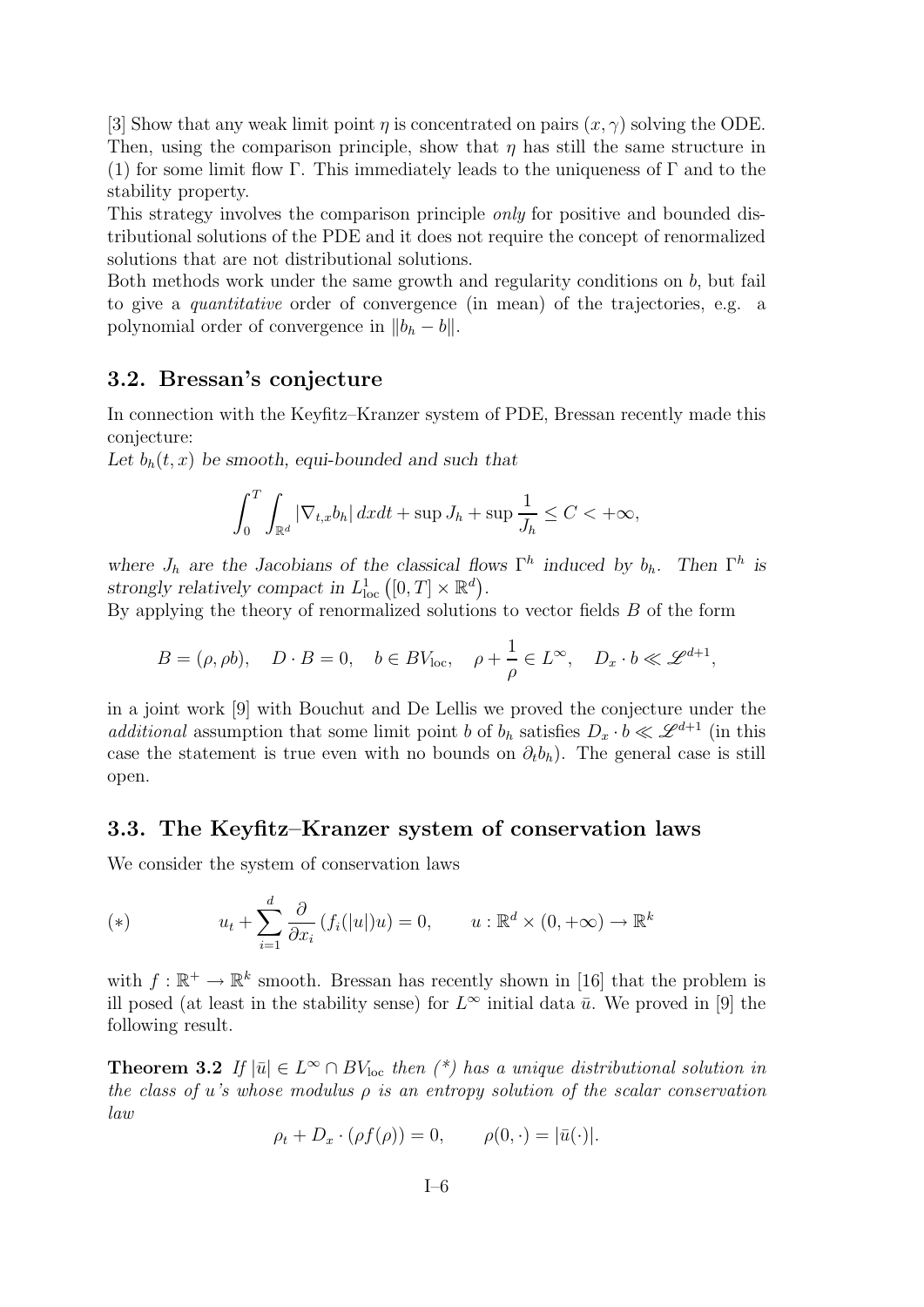**Sketch of proof.** (Existence) Given  $\rho$  by Kruzkhov's theory, we know that the vector field  $B := (\rho, \rho f(\rho))$  is bounded, divergence-free and  $BV_{loc}$ . Therefore the Lagrangian flow associated to  $\rho$  is well defined. A reparameterization w.r.t. time then defines a flow  $\Gamma$  for the vector field  $f(\rho)$ , i.e.

$$
\dot{\Gamma}(t,x) = f(\rho(t,\Gamma(t,x))), \qquad \Gamma(0,x) = x.
$$

Setting  $\bar{u} = \bar{\theta}|\bar{u}|$  and  $u = \theta \rho$  the PDE can be (formally) decoupled, writing the system

$$
\theta_t + f(\rho) \cdot \nabla_x \theta = 0, \qquad \theta(0, \cdot) = \bar{\theta}(\cdot).
$$

A solution of the system above is given by  $\theta(t,x) = \overline{\theta}(\Gamma^{-1}(t,x)).$ 

Is this formal solution a distributional one ? Yes, because the whole theory is stable w.r.t. smooth approximations of B.

(Uniqueness) Uniqueness of  $\rho = |u|$  follows by Kruzhkov's theory. Uniqueness of  $\theta$ is based on the observation that if a vector valued map w solves

$$
\partial_t(\rho w) + D_x \cdot (\rho f(\rho) w) = 0,
$$

then  $|w|^2$  solves the same PDE.

On the other hand, uniqueness for the scalar problem

$$
\partial_t(\rho z) + D_x \cdot (\rho f(\rho) z) = 0, \qquad z(0, \cdot) = 0
$$

can be proved regardless of boundary conditions (under the assumptions  $z \geq 0$ ,  $z \in L^{\infty}$ ) by integration on suitable cones, thanks to the condition  $|\rho f(\rho)| \leq C \rho$ . We apply the uniqueness result to  $z = |\theta^1 - \theta^2|^2$ , with  $u^i = \rho \theta^i$  solutions of the system.

# 3.4. Solutions in physical space of the semi-geostrophic system

We consider the *semigeostrophic* system arising in metereology (here  $D_t = \partial_t + u \cdot \nabla$ is the Eulerian derivative)

$$
\begin{cases}\nD_t(v_1^g, v_2^g) + (\partial_1 p, \partial_2 p) = (u_2, -u_1), & (v_1^g, v_2^g) = (-\partial_2 p, \partial_1 p) \\
D_t \rho = 0, & D \cdot u = 0, \quad \partial_3 p + \rho = 0\n\end{cases}
$$

Recently Cullen and Feldman proved in [25] an existence result for the system in the original physical variables, using previous existence results by Benamou–Brenier [13] and Cullen–Gangbo [24] in the so-called dual coordinates.

Since the passage from physical to dual coordinates requires a non smooth but BV vector field (more precisely, the gradient of a convex function), the stability theorem provides a natural way to justify some formal calculations, going back to a "physical" solution.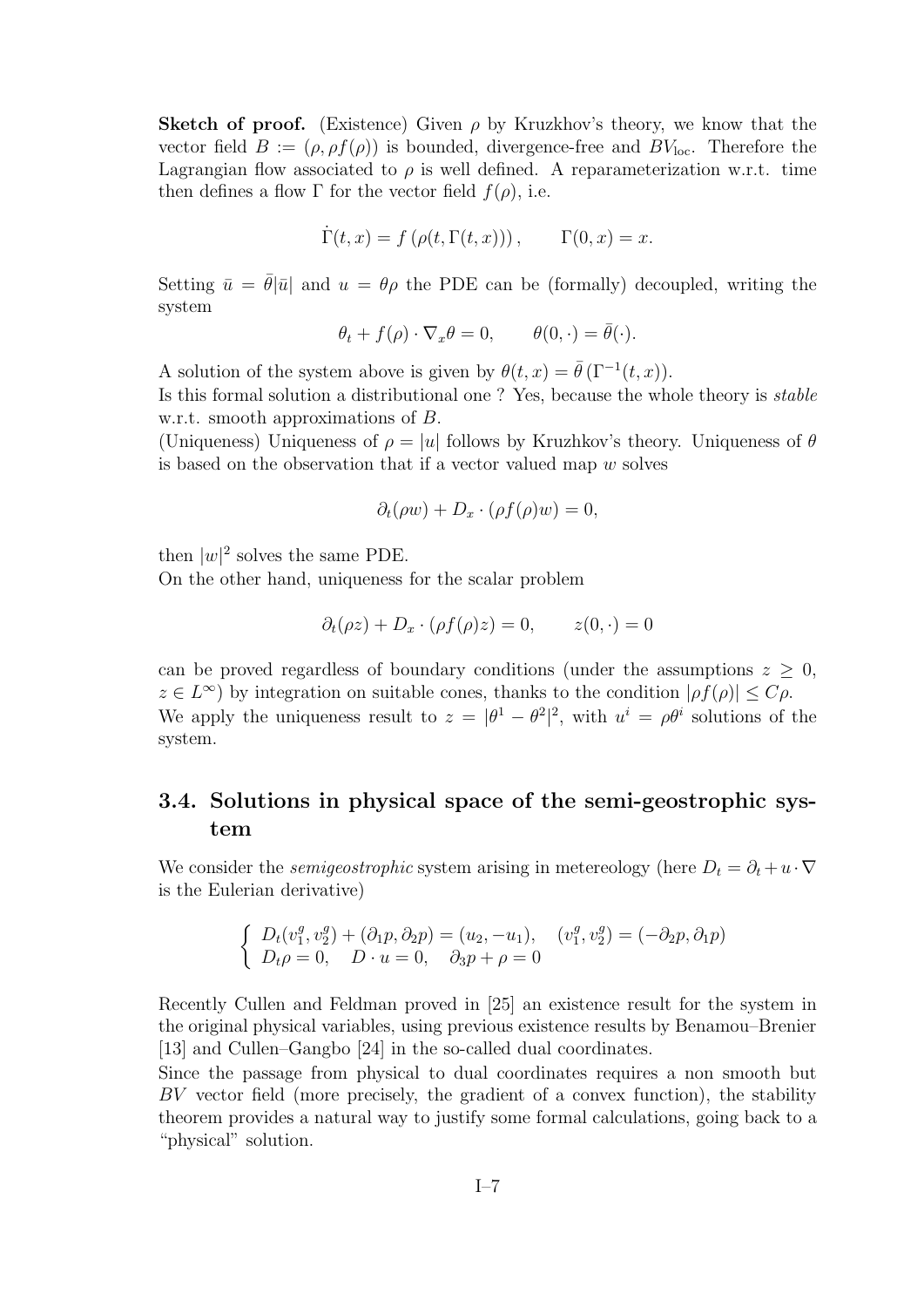#### 4. Beyond BV vectorfields ?

Let us discuss the sharpness of the two assumptions in our main result, namely that  $B \in BV_{\text{loc}}$  and that  $D \cdot B \ll \mathscr{L}^m$ .

We know, by the Capuzzo Dolcetta–Perthame result [17], that denoting by EB the symmetric part of the distributional derivative, the renormalization lemma holds provided  $EB \in L^1$ .

Recall that the space BD of functions of bounded deformation (Matthies–Kristiansen– Strang, Suquet, Temam–Strang) consists of all functions  $B \in L^1$  such that  $EB$  is a symmetric matrix of measures.

Therefore it is natural to guess that the whole theory extends to BD. This is still open, but in a recent work [10] with Crippa and Maniglia we prove the result for  $SBD$  fields (i.e. such that  $|E^sB|$  is concentrated on the union of countably many  $C<sup>1</sup>$  hypersurfaces). The kernel optimization argument cannot be used and a new one is needed.

Another interesting class of vector fields to be considered is

$$
B(x, v) := (b(x), c(x, v)), \text{ with } c \text{ measurable w.r.t. } v
$$

in connection with the linearized theory of Lagrangian flows, initiated in the Sobolev context by Le Bris–Lions [33] (in that context  $c(x, v) = \nabla b(x)v$ ), see also the recent work of Lerner [34]).

If we wish to linearize even Lagrangian flows of  $BV$  vector fields, we should even consider vector fields of the form

$$
B(x, v) := (b(x), Db(x)v) \qquad b \in BVloc, \ D \cdot b = 0
$$

This is a work in progress with Lecumberry and Maniglia. In connection with conservation laws, see also the recent work by Chen–Frid [20] on divergence measure fields.

In the joint work with Bouchut and De Lellis we considered the following conjecture. **Conjecture.** Let  $B = (\rho, \rho b)$  be divergence-free, with  $\rho > 0$ ,  $\rho + 1/\rho \in L^{\infty}$  and  $b \in BV<sub>loc</sub>$ . Then any distributional solution w of

$$
\partial_t(\rho w) + D_x \cdot (\rho b w) = 0
$$

is a renormalized solution.

We proved that this conjecture implies Bressan's one. Notice that the vector field B in the conjecture is not  $BV$ , but divergence-free. On the other hand, the field b is  $BV<sub>loc</sub>$ , but we have no control on its divergence.

The study of this conjecture leads in a natural way to the following problem:

Assume that  $B \in BV_{loc}$  and w is a scalar function such that  $D \cdot (wB)$  is a measure. Given  $h \in C^1(\mathbb{R})$  we know, by the commutator argument, that  $D \cdot (h(w)B)$  is still a measure. Can we compute this measure ?

If we replace "distributional divergence" by "distributional derivative" this problem is exactly the problem of writing a chain rule in  $BV$ , solved by Vol'pert in the '60 (still in connection with scalar conservation laws). The problem is non trivial and interesting even if one assumes that  $wB$  is divergence-free.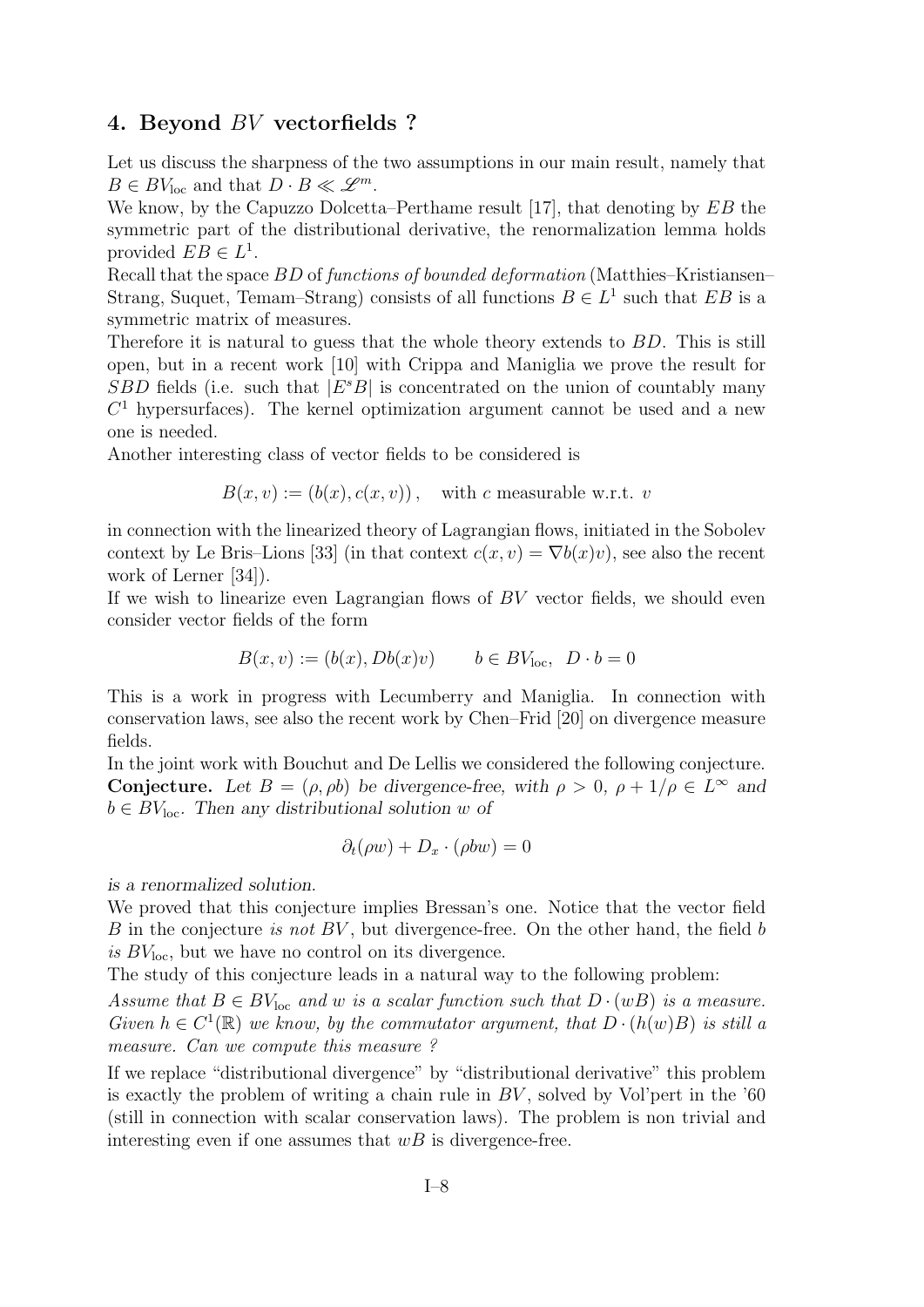Recall that any measure  $\sigma$  can be uniquely written as  $\sigma^a + \sigma^j + \sigma^c$ , where  $\sigma^a \ll \mathscr{L}^d$ , σ<sup>j</sup> is concentrated on a set σ-finite with respect to  $\mathcal{H}^{d-1}$  and σ<sup>c</sup>, the so-called Cantor part, is singular with respect to  $\mathscr{L}^d$  and vanishing on any set with finite  $\mathscr{H}^{d-1}$ -measure.

In a work in progress with De Lellis we proved that:

$$
D^a \cdot (h(w)B) = [h(w) - wh'(w)]D^a \cdot B + h'(w)D^a \cdot (wB)
$$

and that

$$
D^j \cdot (wB) = 0 \quad \Longrightarrow \quad D^j \cdot (h(w)B) = 0.
$$

However the rule for the computation of  $D^c \cdot (h(w)B)$  is still missing, and therefore a complete solution to the conjectures above.

# References

- [1] M.Aizenman: On vector fields as generators of flows: a counterexample to Nelson's conjecture. Ann. Math., 107 (1978), 287–296.
- [2] G.Alberti: Rank-one properties for derivatives of functions with bounded variation. Proc. Roy. Soc. Edinburgh Sect. A, 123 (1993), 239–274.
- [3] G.ALBERTI & L.AMBROSIO: A geometric approach to monotone functions in  $\mathbb{R}^n$ . Math. Z., 230 (1999), 259-316.
- [4] G.ALBERTI: Personal communication.
- [5] F.J.ALMGREN: The theory of varifolds  $-A$  variational calculus in the large. Princeton University Press, 1972.
- [6] L.Ambrosio, N.Fusco & D.Pallara: Functions of bounded variation and free discontinuity problems. Oxford Mathematical Monographs, 2000.
- [7] L.AMBROSIO: Transport equation and Cauchy problem for BV vector fields. To appear on Inventiones Math. .
- [8] L.AMBROSIO & C.DE LELLIS: *Existence of solutions for a class of hyper*bolic systems of conservation laws in several space dimensions. International Mathematical Research Notices, 41 (2003), 2205–2220.
- [9] L.Ambrosio, F.Bouchut & C.De Lellis: Well-posedness for a class of hyperbolic systems of conservation laws in several space dimensions. To appear on Comm. PDE, and available at http://cvgmt.sns.it.
- [10] L.Ambrosio, G.Crippa & S.Maniglia: Traces and fine properties of a BD class of vector fields and applications. Preprint, 2004.
- [11] L.Ambrosio: Lecture Notes on transport equation and Cauchy problem for BV vector fields and applications. Available at http://cvgmt.sns.it.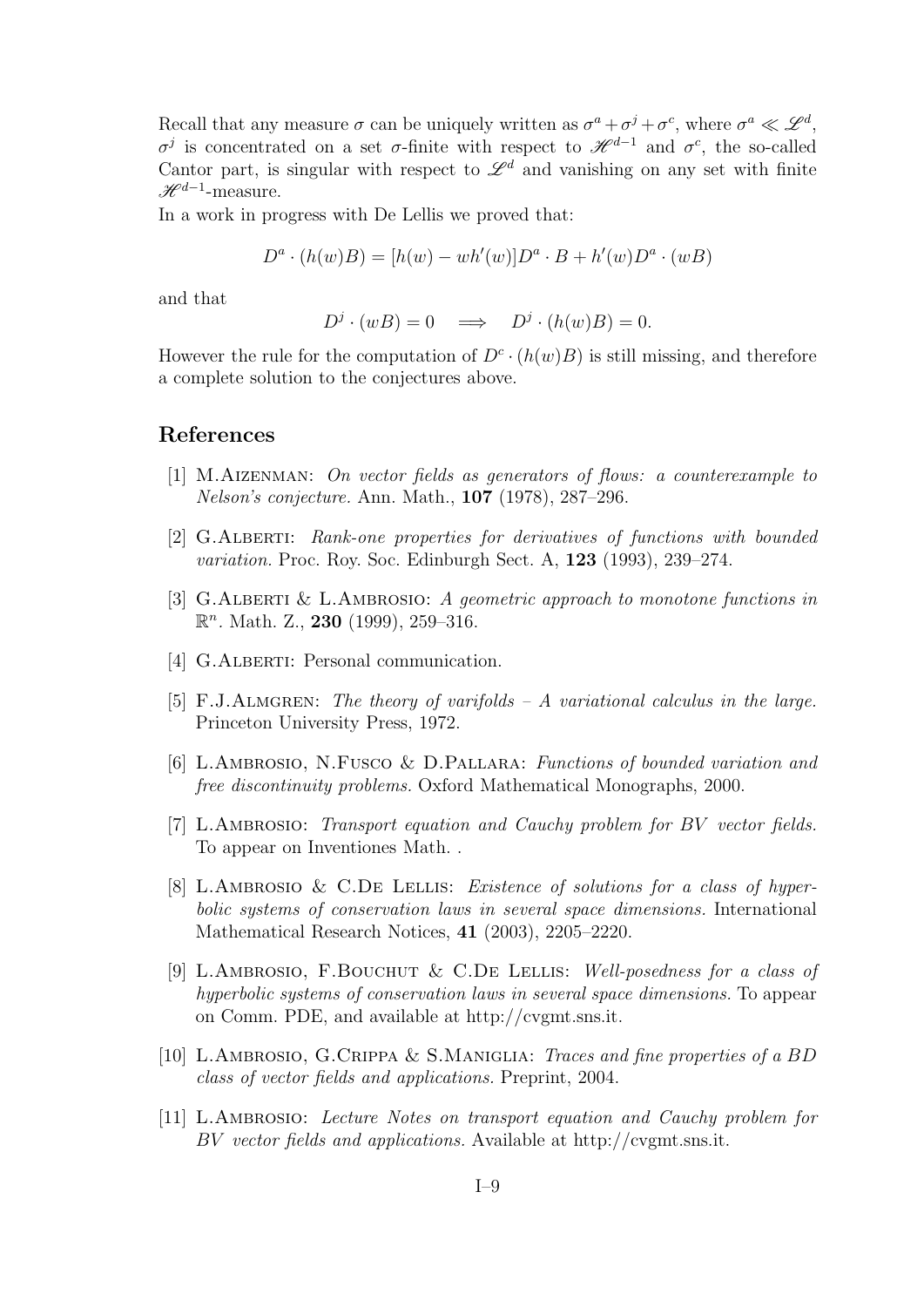- [12] L.AMBROSIO, N.GIGLI & G.SAVARÉ: Gradient flows in metric spaces and in the Wasserstein space of probability measures. Birkhäuser, to appear.
- [13] J.-D.BENAMOU & Y.BRENIER: Weak solutions for the semigeostrophic equation formulated as a couples Monge-Ampere transport problem. SIAM J. Appl. Math., 58 (1998), 1450–1461.
- [14] F.Bouchut & F.James: One dimensional transport equation with discontinuous coefficients. Nonlinear Analysis, 32 (1998), 891–933.
- [15] F.Bouchut: Renormalized solutions to the Vlasov equation with coefficients of bounded variation. Arch. Rational Mech. Anal., 157 (2001), 75–90.
- [16] A.Bressan: An ill posed Cauchy problem for a hyperbolic system in two space dimensions. Rend. Sem. Mat. Univ. Padova, 110 (2003), 103–117.
- [17] I.Capuzzo Dolcetta & B.Perthame: On some analogy between different approaches to first order PDE's with nonsmooth coefficients. Adv. Math. Sci Appl., 6 (1996), 689–703.
- [18] A.Cellina: On uniqueness almost everywhere for monotonic differential inclusions. Nonlinear Analysis, TMA, 25 (1995), 899–903.
- [19] A.Cellina & M.Vornicescu: On gradient flows. Journal of Differential Equations, 145 (1998), 489–501.
- [20] G.-Q.CHEN & H.FRID: Extended divergence-measure fields and the Euler equation of gas dynamics. Comm. Math. Phys., 236 (2003), 251–280.
- [21] F.COLOMBINI & N.LERNER: Uniqueness of continuous solutions for BV vector fields. Duke Math. J., 111 (2002), 357–384.
- [22] F.COLOMBINI & N.LERNER: Uniqueness of  $L^{\infty}$  solutions for a class of conormal BV vector fields. Preprint, 2003.
- [23] F.COLOMBINI, T.Luo & J.RAUCH: Uniqueness and nonuniqueness for nonsmooth divergence-free transport. Preprint, 2003.
- [24] M.Cullen & W.Gangbo: A variational approach for the 2-dimensional semi-geostrophic shallow water equations. Arch. Rational Mech. Anal., 156 (2001), 241–273.
- [25] M.CULLEN & M.FELDMAN: *Lagrangian solutions of semigeostrophic equa*tions in physical space. To appear.
- [26] C.Dafermos: Hyperbolic conservation laws in continuum physics. Springer Verlag, 2000.
- [27] N.DE PAUW: Non unicité des solutions bornées pour un champ de vecteurs BV en dehors d'un hyperplan. C.R. Math. Sci. Acad. Paris, 337 (2003), 249–252.